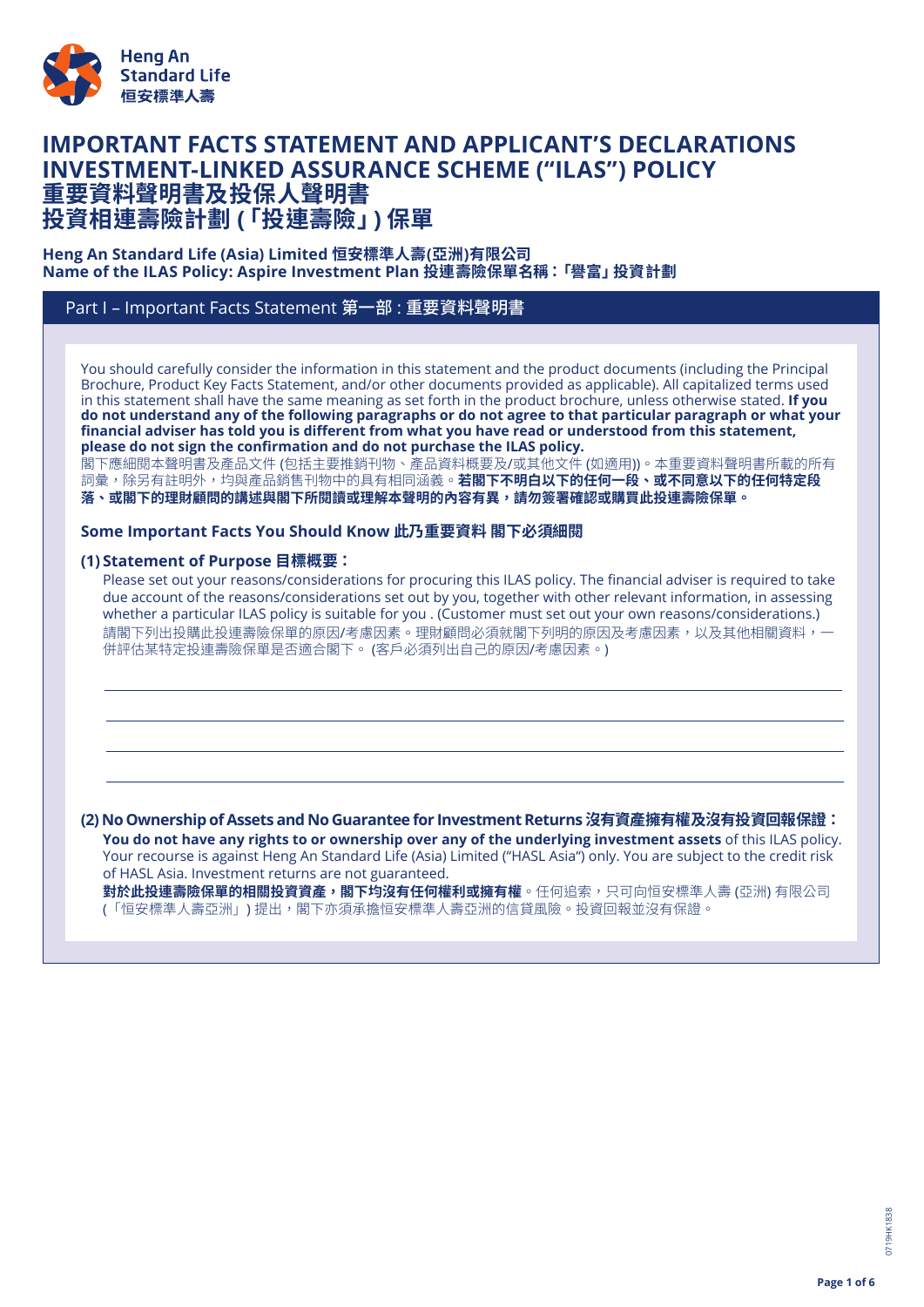## **(3) Long-term Features 計劃的長期性質:**

#### **(a) Upfront charges 前期收費:**

An upfront charge (also known as "**Initial Charge**" in this ILAS policy) will be deducted upfront from the contributions you pay as charges and will not be available for investment. **This means that the remaining amount of contributions available for investment will be lower than your contributions paid.** The Initial Charge is calculated as follows:

前期收費 (此投連壽險保單內亦稱為**「首次費用」**) 會於保單的已繳付供款內即時扣除,有關款項將不會用作投資。**換 言之,可供投資的尚餘供款金額會低於已繳付的供款**。首次費用的計算方法如下:

Initial Charge for each contribution (per transaction) = Initial Contribution/ Additional Contribution received X Initial Charge percentage

每筆供款之首次費用 (每次交易計算) = 已收取首次供款/ 額外供款 X 首次費用百分比

|                                                                               | <b>Initial Charge percentage</b><br>首次費用百分比                    | Percentage of contribution received available<br>for investment after deducting Initial Charge<br>已收取供款扣減首次費用後可用作投資的百分比 |
|-------------------------------------------------------------------------------|----------------------------------------------------------------|-------------------------------------------------------------------------------------------------------------------------|
| <b>Initial Contribution or</b><br><b>Additional Contribution</b><br>首次供款或額外供款 | 0.50%<br>ii.<br>1.05%<br>iii.<br>1.60%                         | 99.50%<br>ii.<br>98.95%<br>iii.<br>98.40%                                                                               |
|                                                                               | 2.15%<br>iv.<br>2.70%<br>V.<br>vi.<br>3.25%                    | 97.85%<br>iv.<br>97.30%<br>V.<br>vi.<br>96.75%                                                                          |
|                                                                               | vii.<br>3.80%<br>viii.<br>4.35%<br>4.90%<br>ix.<br>5.45%<br>X. | vii.<br>96.20%<br>viii.<br>95.65%<br>95.10%<br>ix.<br>94.55%<br>X.                                                      |
|                                                                               | xi.<br>6.00%                                                   | 94.00%<br>xi.                                                                                                           |

#### **(b) Extra Allocation 額外單位獎賞 :**

You will be entitled to an Extra Allocation if you meet certain conditions. For details, please refer to the product documents of this ILAS policy.

若閣下符合指定的要求,可享有額外單位獎賞。詳情請參閱此投連壽險保單的產品資料文件。

#### **(4) Fees and Charges 費用及收費:**

**Some fees/charges will be deducted** from the contributions you pay and/or your ILAS policy value, and will reduce the amount available for investment. Accordingly, **the return on your ILAS policy as a whole may considerably be lower than the return of the underlying funds you selected.** For details, please refer to the product documents of this ILAS policy.

**某些費用/收費將從閣下支付的供款及/或閣下投連壽險保單的價值中扣減**,並會減少可供投資的金額。因此,**閣下投連壽 險保單的整體回報有可能遠低於閣下所選取的相關基金的回報。**詳情請參閱此投連壽險保單的產品資料文件。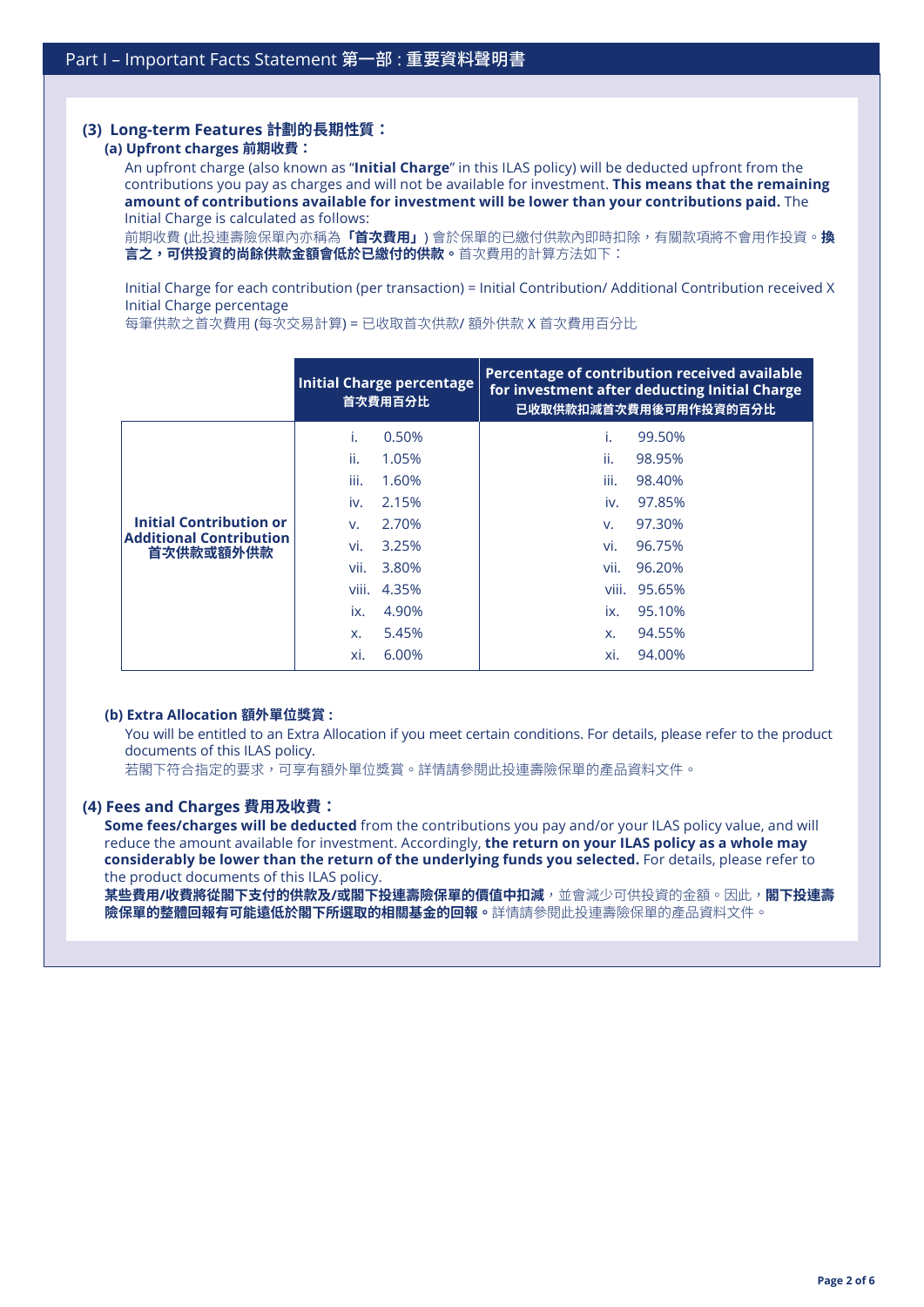# **(5) Switching of Investment Choices 轉換投資選擇:** If you switch your investment choices, you may be subject to a charge (currently waived) and your risk may be increased or decreased. 若閣下轉換投資選擇,可能需要支付相關收費 (現時豁免),而閣下所承受的風險亦有可能因而增加或減少。 **(6) Risk of Early Termination 提早終止的風險: Your ILAS policy may be automatically early terminated and you could lose all your contributions paid and benefits accrued** if any condition of automatic early termination is triggered. This may happen if your policy has very low or negative value (e.g. poor investment performance) etc. For details, please refer to the product documents of this ILAS policy. 若有任何啟動保單自動提早終止的情況出現,**閣下的投連壽險保單或會被自動提早終止,而閣下亦會因此損失所有已付 供款及累算權益。**可能啟動保單自動提早終止的情況包括:閣下的保單總值處於十分低或負數的水平 (例如:投資表現不 理想) 等。詳情請參閱此投連壽險保單的產品資料文件。 **(7) Licensed Insurance Intermediaries' Remuneration 持牌保險中介人的酬勞: If you take up this ILAS policy, the licensed insurance broker will on average receive remuneration of HK\$3.51 per HK\$100 of the contribution that you pay.** The remuneration is an average figure calculated on the assumption that you will pay the Initial Contribution at policy issuance. It covers all payments to the licensed insurance broker directly attributable to the sale of this ILAS policy (including upfront and future commissions, bonuses and other incentives). You are entitled to make enquiry with your licensed insurance broker if you wish to know more about the remuneration that he/she/they may receive in respect of this policy. **若閣下選擇投購此投連壽險保單,持牌保險經紀將會就閣下每繳付100 港元的供款金額中,獲取平均3.51港元的酬勞。** 持牌保險經紀的酬勞是基於閣下於保單繕發時所支付的首次供款的假設下計算所得的平均值。該酬勞包括所有直接因銷 售此保單而向持牌保險經紀支付的金額 (包括前期及其後的佣金、花紅及其他獎金)。閣下如欲進一步了解持牌保險經紀就 此投連壽險保單可能收取的酬勞,閣下有權向閣下的持牌保險經紀查詢。 I ("customer") confirm that I have read and understood and agree to be bound by paragraphs above. 本人 (「客戶」) 現確認已閱讀及明白,並同意受以上各段的約束。

| Name of First Policy Owner  | <b>Signature of First Policy Owner</b> | Date (dd/mm/yy) |
|-----------------------------|----------------------------------------|-----------------|
| 第一保單持有人姓名                   | 第一保單持有人簽署                              | 日期(日/月/年)       |
| Name of Second Policy Owner | Signature of Second Policy Owner       | Date (dd/mm/yy) |
| 第二保單持有人姓名                   | 第二保單持有人簽署                              | 日期(日/月/年)       |
| Name of Financial Adviser   | Signature of Financial Adviser         | Date (dd/mm/yy) |
| 理財顧問姓名                      | 理財顧問簽署                                 | 日期(日/月/年)       |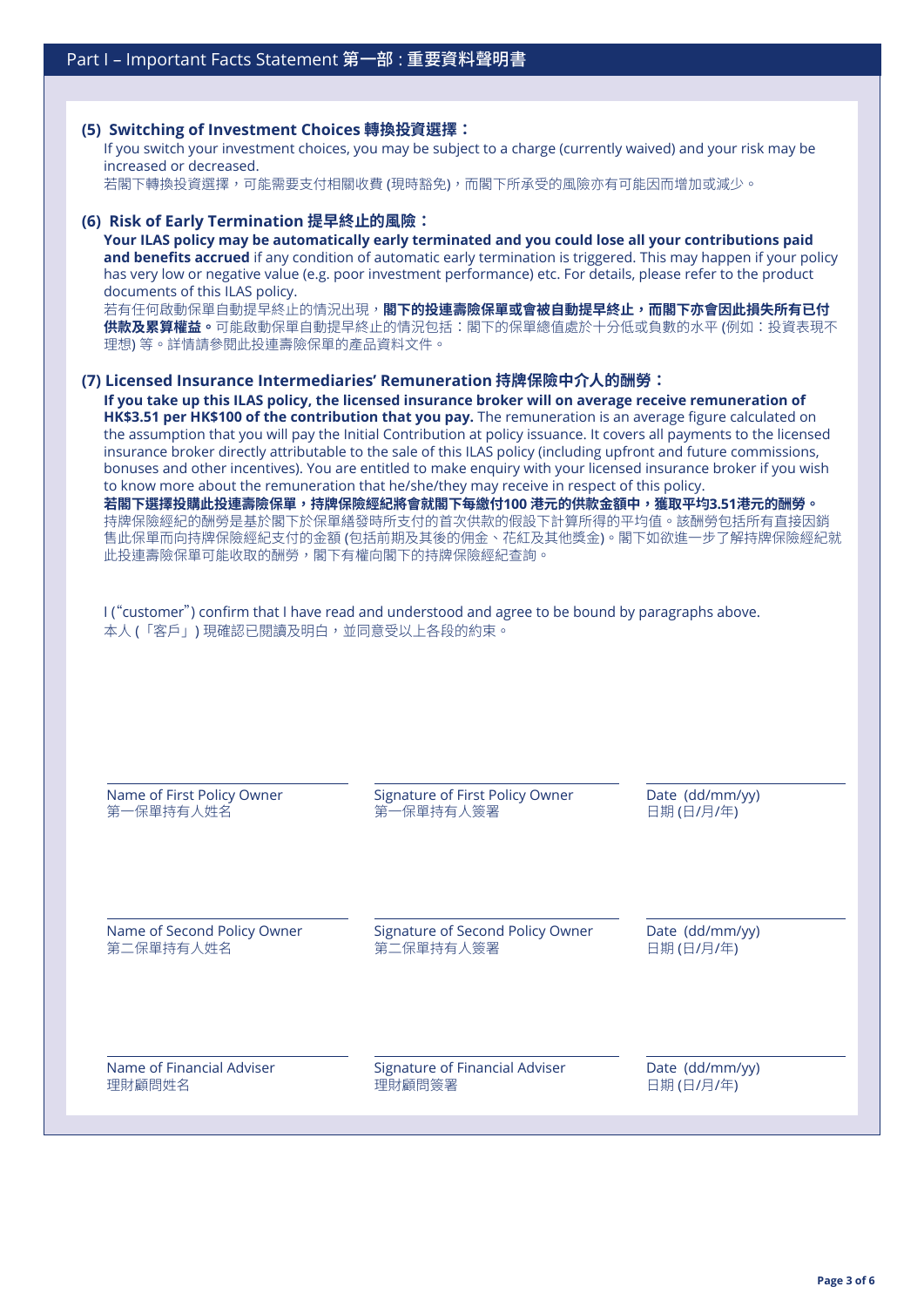## **Section I: Disclosure Declaration 甲部 : 披露聲明**

|                                                                   | (licence number)           | , has conducted |  |  |  |
|-------------------------------------------------------------------|----------------------------|-----------------|--|--|--|
| a Financial Needs Analysis and Risk Profile Questionnaire for me. |                            |                 |  |  |  |
| 本人 (「客戶」) 確認持牌保險中介人 (持牌保險中介人的姓名)                                  |                            |                 |  |  |  |
| (牌照號碼)                                                            | 已為本人進行「財務需要分析」及「風險承擔能力問卷」。 |                 |  |  |  |

• I have received, read and understood the following documents: 本人已收取,閱讀及明白以下文件:

- Principal Brochure (consists of the product brochure and Investment Choices Brochure) 主要推銷刊物 (由產品銷售刊物及投資選擇刊物構成)
- Product Key Facts Statement 產品資料概要
- I fully understand and accept the potential loss associated with any market value adjustment, where HASL Asia has the right and absolute discretion under certain situations (e.g. early policy surrender) to apply a downward / negative market value adjustment to the ILAS policy.

本人完全明白及同意承受可能因市場價格調整所引致的潛在損失,及恒安標準人壽亞洲在一些特定的情況下 (例如:提早退 保) 有權及擁有絕對的酌情權對投連壽險保單作出市值下調/負市值調整。

| Name of First Policy Owner  | Signature of First Policy Owner       | Date (dd/mm/yy) |
|-----------------------------|---------------------------------------|-----------------|
| 第一保單持有人姓名                   | 第一保單持有人簽署                             | 日期(日/月/年)       |
| Name of Second Policy Owner | Signature of Second Policy Owner      | Date (dd/mm/yy) |
| 第二保單持有人姓名                   | 第二保單持有人簽署                             | 日期(日/月/年)       |
| Name of Financial Adviser   | <b>Signature of Financial Adviser</b> | Date (dd/mm/yy) |
| 理財顧問姓名                      | 理財顧問簽署                                | 日期(日/月/年)       |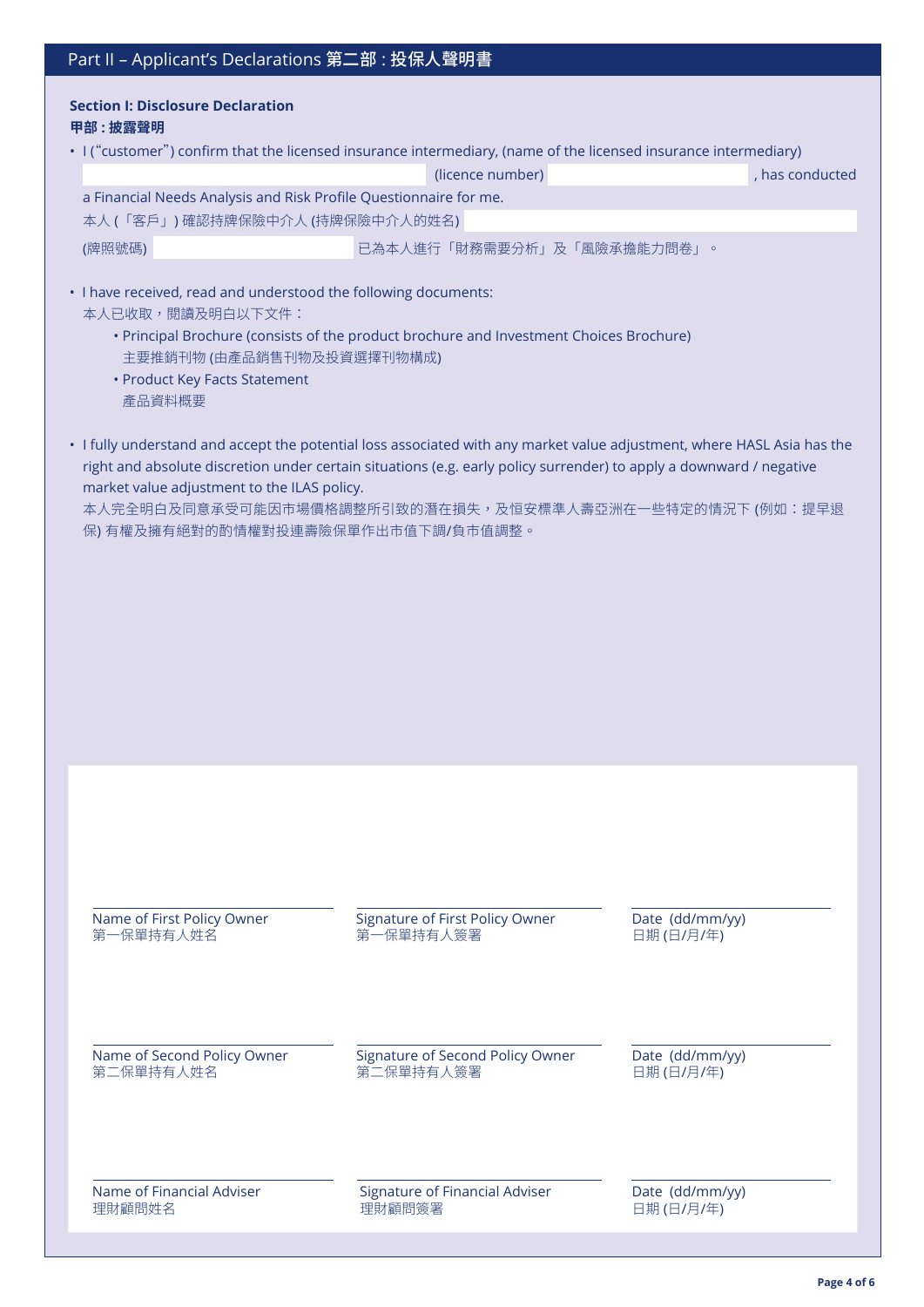#### **Section II: Suitability Declaration 乙部 : 適合性聲明**

I ("customer") understand and agree that (tick one only): 本人 (「客戶」) 明白並同意 (只可選一項) :

## $A \Box$

the features and risk level of the ILAS policy and my selected mix of underlying investment choices are suitable for me based on my disclosed current needs and risk profile, etc. as indicated in the Financial Needs Analysis and Risk Profile Questionnaire. 根據本人於「財務需要分析」及「風險承擔能力問卷」所披露的現時需要及風險承擔能力等資料,此投連壽險保單之特點及其風 險級別與本人所選擇的相關投資選擇組合均適合本人。

#### OR或

### $B \mid$

despite the fact that the features and/or risk level of the ILAS policy and/or my selected mix of underlying investment choices may not be suitable for me based on my disclosed current needs & risk profile, etc. as indicated in the Financial Needs Analysis and Risk Profile Questionnaire, I confirm that it is my intention and desire to proceed with my application(s) as explained below:

儘管根據本人於「財務需要分析」及「風險承擔能力問卷」所披露的現時需要及風險承擔能力等資料,此投連壽險保單之特點及/或 風險級別及/或本人選擇的相關投資選擇組合可能並不適合本人,但本人確認基於下述原因,本人打算及意欲申請此投連壽險保單:

(If Box B is ticked, customer must complete explanation in this box.) (如選擇「B」項, 客戶必須於此欄內提供原因。)

I acknowledge I should not purchase this ILAS policy and/or the selected mix of underlying investment choices unless I understand these and their suitability has been explained to me and that the final decision is mine. 本人確認,除非本人清楚了解此投連壽險保單及 / 或所選擇的相關投資選擇組合,並已獲解釋此投連壽險保單的合適性;否則,本 人不應購買此投連壽險保單及 / 或選取相關的投資選擇組合。本人擁有最終的決定權。

I understand that HASL Asia will retain copy(ies) of the completed Financial Needs Analysis and Risk Profile Questionnaire for verification purpose.

本人明白恒安標準人壽亞洲將保留已填妥的「財務需要分析」及「風險承擔能力問卷」副本作核實之用。

| Name of First Policy Owner                                                                                                                                                                                                                                                                                                                                                                                                                                       | Signature of First Policy Owner  | Date (dd/mm/yy) |  |  |
|------------------------------------------------------------------------------------------------------------------------------------------------------------------------------------------------------------------------------------------------------------------------------------------------------------------------------------------------------------------------------------------------------------------------------------------------------------------|----------------------------------|-----------------|--|--|
| 第一保單持有人姓名                                                                                                                                                                                                                                                                                                                                                                                                                                                        | 第一保單持有人簽署                        | 日期(日/月/年)       |  |  |
| Name of Second Policy Owner                                                                                                                                                                                                                                                                                                                                                                                                                                      | Signature of Second Policy Owner | Date (dd/mm/yy) |  |  |
| 第二保單持有人姓名                                                                                                                                                                                                                                                                                                                                                                                                                                                        | 第二保單持有人簽署                        | 日期(日/月/年)       |  |  |
| Name of Financial Adviser                                                                                                                                                                                                                                                                                                                                                                                                                                        | Signature of Financial Adviser   | Date (dd/mm/yy) |  |  |
| 理財顧問姓名                                                                                                                                                                                                                                                                                                                                                                                                                                                           | 理財顧問簽署                           | 日期(日/月/年)       |  |  |
| <b>Notes:</b><br>註釋:<br>1. In this Statement & Declaration, "I" refer to customer. "Proposed Policy Owner" also refers to customer. The singular shall<br>include the plural; the word "I" shall include "we"; & the word "my" shall include "our". For joint Proposed Policy Owners, all<br>Proposed Policy Owners must sign all sections.<br>就重要資料聲明書及投保人聲明書而言,「本人」指客戶。「準保單持有人」亦指客戶。單數包括複數;「本人」包括「我們」的<br>涵義;及「本人的」包括「我們的」的涵義。若為聯名的準保單持有人,所有的準保單持有人必須在所有部分內簽署。 |                                  |                 |  |  |

2. The customer(s) are required to inform the financial adviser or HASL Asia if there is any material change of information provided in these Declarations before the policy is issued. 若重要資料聲明書及投保人聲明書上填報的資料有任何重大改變,閣下在保單簽發前,必須通知閣下的理財顧問或恒安標準人壽 亞洲。